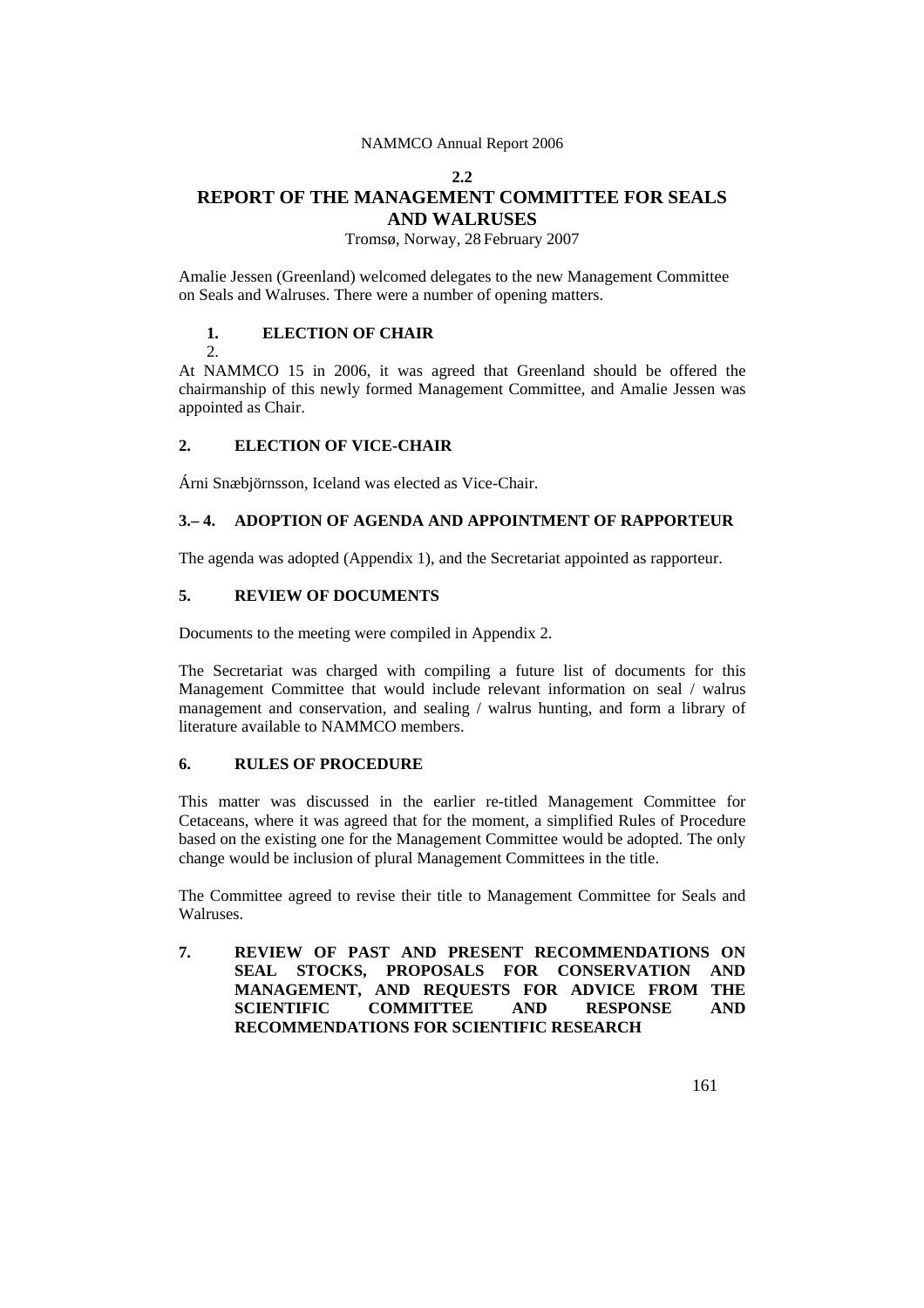The Committee had available three documents: NAMMCO/16/MC3, NAMMCO/16/MC4 and NAMMCO/16/5 (ANNEX 1, ANNEX 2 this section and Section 4 in Volume II).

# **7.1 Harp seals**

It was noted that most requests were completed with some ongoing. There was a regular update through the joint ICES/NAFO WG following the Management Committee's request that the Scientific Committee annually discuss the scientific information available on harp and hooded seals and advice on catch quotas for these species given by the ICES/NAFO Working Group on Harp and Hooded Seals. The advice by the Scientific Committee on catch quotas should not only be given as advice on replacement yields, but also levels of harvest that would be helpful in light of ecosystem management requirements.

### **North Atlantic – Barents / White and Greenland seas**

#### *Request for advice*

At NAMMCO 14, the SC was requested to provide harvest levels be specified for the Barents/White Sea and Greenland Sea harp seal stocks that would result in a population reduction of 20% over a period of 20 years.

### *Response*

New modelling results available for both stocks indicated that for the Greenland Sea stock, the requested stock size would be reached in 20 years with a total quota of either 35,482 1+ animals or 70,964 pups per year (if one 1+ animal is balanced by 2 pups, as in the current management regime); for the Barents/White Sea stock, the requested stock size would be reached in 20 years with a total quotas of either 98,490 1+ animals or 246,225 pups per year (one 1+balanced by 2.5 pups, as in the current regime).

### *SC recommendation*

Such a harvest programme should not be considered without a careful monitoring programme, involving surveys at intervals of 5 years or less, because the uncertainty of the predicted population size at the end of the period is very large in both cases.

# *General Comment*

Norway noted that there was now different advice from the NAMMCO SC than the ICES/NAFO WG. Although the advice from the Scientific Committee was appreciated, Norway will not increase the harp seal quota this year as the lower quota as recommended by the ICES/NAFO is already set, and most likely will not be taken. The Management Committee noted the advice from the SC but did not make any recommendation. This topic would be discussed in depth in 2008.

#### **Northwest Atlantic**

#### *Request for advice from 2005*

Evaluate how a projected decrease in the total population of Northwest Atlantic harp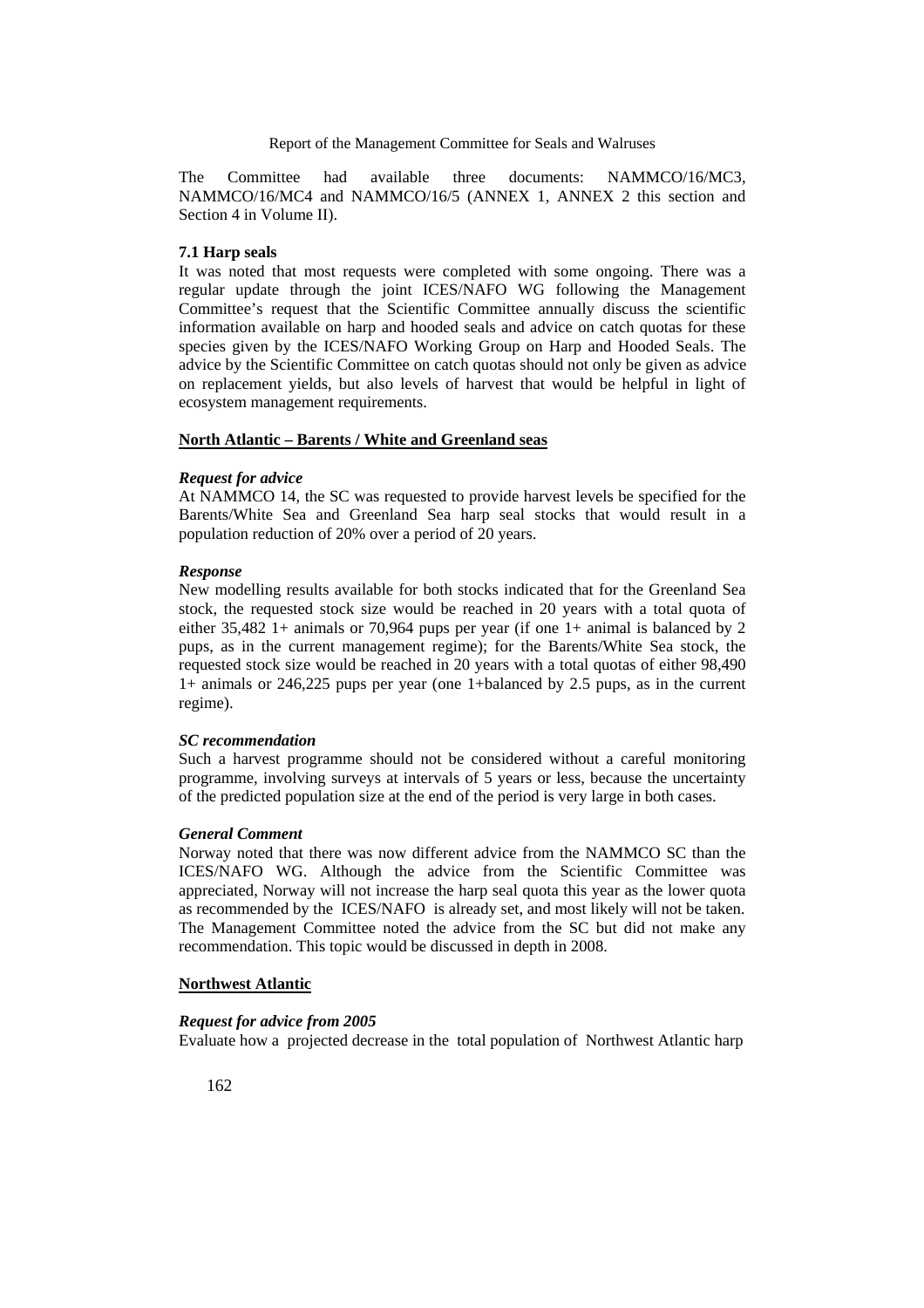seals might affect the proportion of animals summering in Greenland.

### *Response*

- The abundance of Northwest Atlantic harp seals may be stabilizing after a period of rapid increase (2004 survey).
- The numbers summering off West Greenland would be expected to also stabilize.
- However, the proportion of animals migrating to Greenland may not be constant and may change in response to environmental conditions.
- The age structure of the population will change as it stabilizes, and this may also affect the numbers summering in Greenland.
- Detailed information on harp seal migratory patterns are required to assess this.

#### *SC recommendations*

- ICES-NAFO Working Group be asked to address this request and recommended that Greenland forward this request to ICES.
- If that is not possible, organisation of a special working group, with active participation by Canada, to address the issue.

#### *General Comment*

It was noted that this question was still open and that it may be necessary to establish a WG including Canada to resolve this matter. The request to ICES/NAFO had not yet been made, but the Management Committee **recommended** that Greenland take the initiative.

# **7.2 Hooded Seals**

### **Request for advice**

Past requests include an update on the status of hooded seals with advice from the ICES/NAFO Working Group on Harp and Hooded Seals. The following information has been provided.

#### *Response*

#### Greenland Sea

Stock status of this stock was determined as follows:

- Pup survey in 2005: current pup production was about 38% lower than in 1997.
- In the last two decades, the stock has stabilized at a low level, at only 10-15% of the level observed 60 years ago.
- Abundance for Greenland Sea hooded seals: 71,400 (95% C.I. 38,400-104,400) 1+ animals and pup production of 16,900 (95% C.I. 10,200-23,600).

The ICES/NAFO WG concluded that harvesting should not be permitted, mainly because of the observed decline in the stock, with the exception of catches for scientific purposes from 2007 on. During the past 25 years, the annual catch  $<$  5000 (pups), has been much lower than the Total Allowable Catches given, and the Greenlandic catch from the Greenland Sea stock has been 3 - 67 annually. The sealers are concerned because they are not allowed to catch hooded seals this year. They insist that the stock is more numerous than the scientists have observed.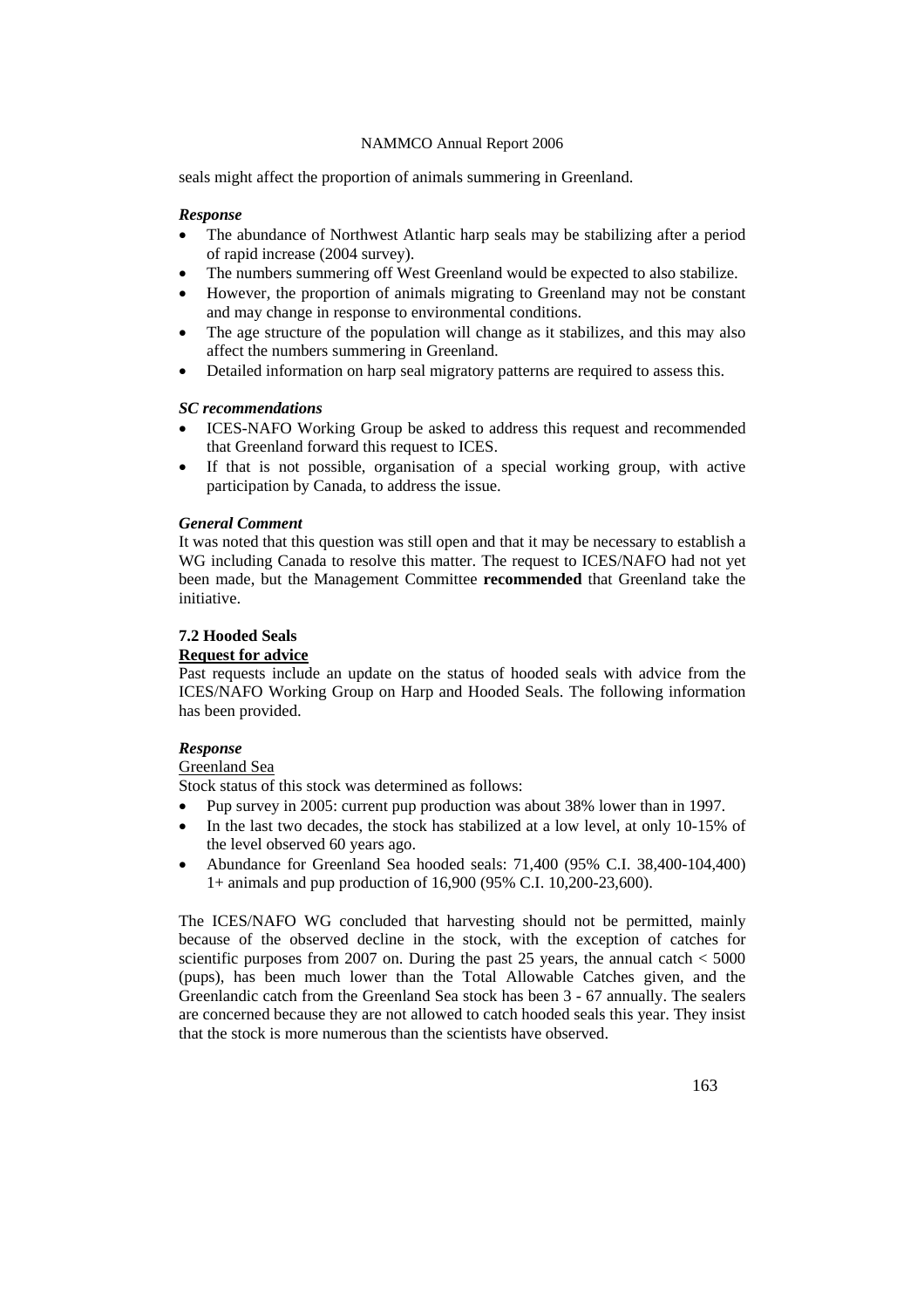The NAMMCO SC supports the conclusion of the ICES/NAFO WG, with nuances

- the low levels of recent harvests cannot have been the sole reason for the apparent decline in the stock; and
- recent harvests in East Greenland (Scoresbysund) are very low, and continuation of harvests at these levels will not appreciably affect the status of the stock.

# *SC recommendations*

- Harvest should be restricted to necessary scientific catches and to satisfy local needs at roughly current levels.
- Careful monitoring programme should be established as recommended by the ICES/NAFO WG.
- Biological samples for determination of vital parameters be collected from the Greenlandic hunt in Ittogqortoormiit.
- Recommendation should be revisited after results from the new abundance survey planned in 2007

### *General Comment*

Greenland informed that Norway have asked permission to go into the Greenland area to harvest seals in the Greenland Sea. The decision concerning hooded seals will be made in the near future.

The Management Committee noted the recommendations from the SC.

#### **7.3 Ringed Seals**

There were no outstanding requests and no new information to report for this species.

### **7.4 Grey Seals**

There were no outstanding requests and no new information to report for this species.

However, the Committee noted that the SC drew attention to the fact that the last assessment advice was in 2003, and that sufficient new information was now available in Iceland and Norway to make a new assessment.

The Faroes reported that there would be a satellite tracking programme for grey seals starting in the spring of 2007 with a view to further studies on feeding ecology and abundance. This information was welcomed by the Committee.

# **7. 5 Harbour seals**

### **New request for advice**

Review and assess the status of harbour seals throughout the North Atlantic, including survey methods, stock delineation, ecology and fisheries interactions.

#### *Response*

A WG with emphasis on expertise on the North Atlantic and adjoining seas, notably the North Sea and Baltic, was convened in Copenhagen, 3-6 October 2006.

# *SC recommendations*

164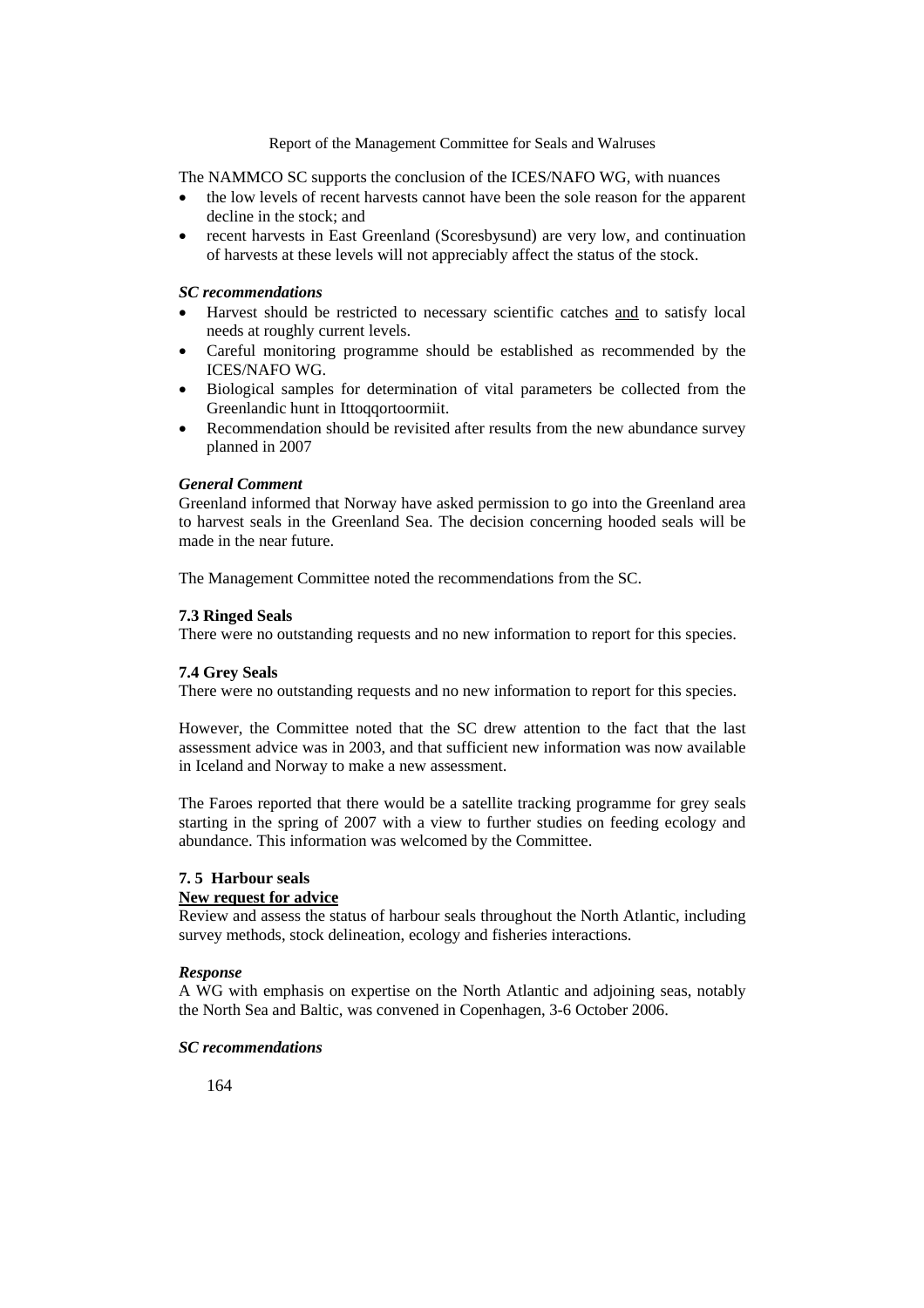The SC supported the conclusions of the WG and the recommendations for research and monitoring. There were concerns about this species in many areas, and the following recommendations were brought forward:

#### Iceland

The population has decreased substantially over the past 26 years, and the SC strongly recommends

- better by-catch recording;
- continued monitoring of the stock, with surveys at 2-3 year intervals;
- a formal assessment to be conducted as soon as is feasible.

#### Greenland

Harbour seals have disappeared over much of their former range in West Greenland, with only a remnant population in the extreme south which may be small. The SC therefore strongly recommends

- that there is a consideration of a total cessation of harbour seal hunting in all of W. Greenland;
- the size of the remaining southern population should be estimated.

#### Norway

The current harvest, when combined with likely levels of by-catch and possible unreported levels of struck and lost, is probably not sustainable, and the allocated quotas are not sustainable. The SC strongly recommends

- better monitoring of by-catch in all fisheries;
- continued and frequent abundance surveys.

### Faroe Islands

The harbour seal has not been breeding in the Faroes for more than a century.

#### All regions

There is a need for the establishment of clear management objectives for this species in all NAMMCO member countries where the species is extant. The SC recommended a requirement for

- Clear management objectives in Iceland Greenland and Norway;
- A plan for the Faroe Islands in case there was recolonization.

#### *General Comment*

Norway is currently working on a management plan for harbour seals.

The Faroe Islands took note of the SC report and recommendations but have no priority for a specific management plan at this time because the species no longer occurs in the Faroes.

Greenland is working on management plans for a number of species, including harbour seal. Until now work has focused on polar bears, walrus, narwhal and beluga. However, the next priority will be given to harbour seals.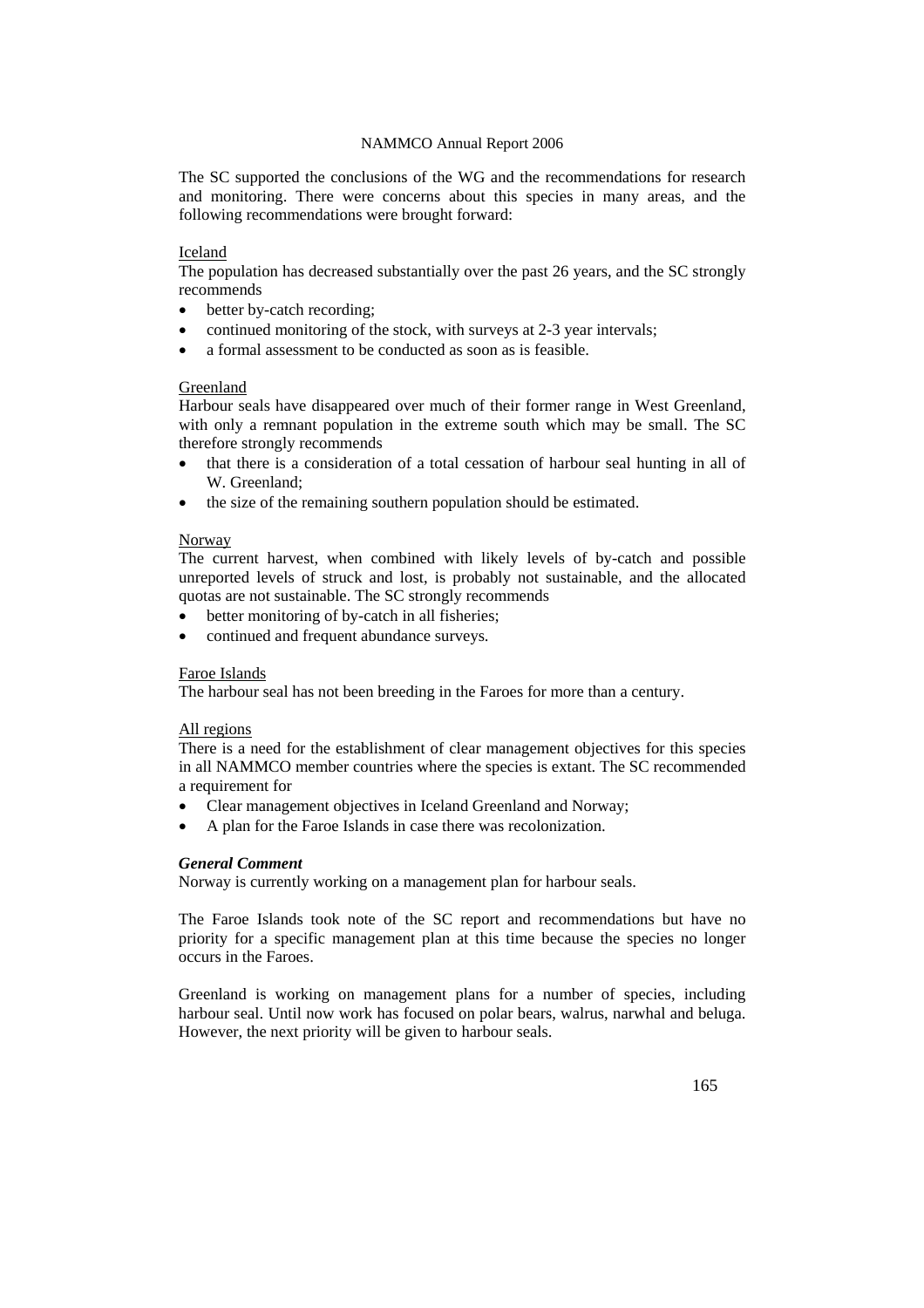Reported catches have been very high, probably due to misreporting. Greenland has moved harbour seal to a different place on the list used to report catches, and only a catch of 24 was reported for 2006.

The Management Committee noted the responses of member countries to the recommendations from the Scientific Committee.

# **7.6 Atlantic Walrus**

# **Request for advice**

There was an ongoing request for advice for an assessment of this stock. Present removals were likely not sustainable for the North Water and West Greenland stocks, and it was recommended that new assessments for these stocks be completed as soon as identified research recommendations were fulfilled (survey reanalysis, new surveys, stock structure, and complete corrected catch series).

#### *Response*

Greenland had made considerable progress in this area of assessment through implementation of hunting regulations and the Greenland Institute for Natural Resources (GINR) developing a Research Plan for 2007-10.

#### *SC recommendations*

The SC supported the Greenlandic Research Plan, and encouraged Canada to support Greenland in their effort, since it has now been confirmed that the "West Greenland" walruses are in fact shared between eastern Baffin Island and West Greenland.

### *General Comment*

Greenland informed that quotas and other regulations had been introduced under a new Executive Order, finalised in 2006. Thereafter, the government introduced 3-year quotas for the period 2007 – 2009. The approved 3-year quotas are designed to allow for a gradual reduction of catches that by 2009 will result in removals that will be within the sustainable levels recommended by the Greenland Institute of Natural Resources.

Greenland explained that the JCNB dealt originally with narwhal and beluga, and deals now also with walrus. NAMMCO has agreed that JCNB gives management advice for stocks of narwhal and beluga in West Greenland. A similar agreement could be reached about walrus. However, the interaction between JCNB and NAMMCO regarding management advice for walrus should be addressed.

The Management Committee welcomed this information, and **supported the recommendations** from the SC above. The relationship between JCNB and NAMMCO regarding walrus would be revisited next year.

#### **New request for advice**

Effects of human disturbance (incl. fishing and shipping activities) on distribution, behaviour and conservation status of walrus in West Greenland. This was considered as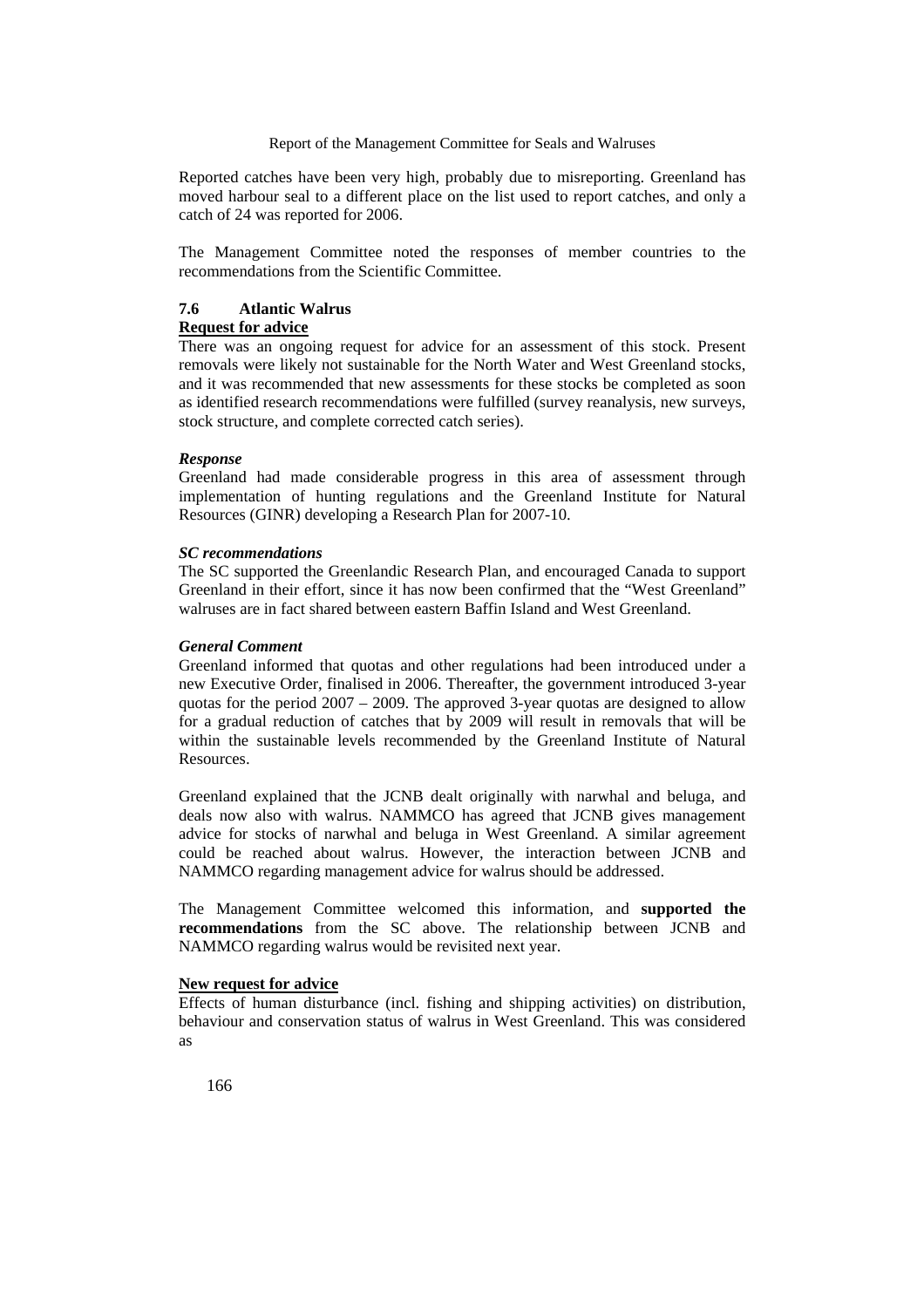# *Direct effects:*

Fishing activities causing habitat degradation (damaging of sea floor and depletion of prey resources), and

# *Indirect effects:*

Masking of underwater communication during breeding season by noise from fishing activities.

For evaluation, there should be spatial and temporal information on distribution of walrus, fishing operations, including characteristics of noise produced, walrus feeding ecology, habitat quality and the effect of trawling, and walrus vocalizations.

### *Response*

Because of present lack of information, the SC was unable to respond to the request, and it is unlikely to be able to do so in the near term**.** 

### *General Comment*

The Committee took note of this information.

# **7.7 Marine Mammal – Fish Interactions**

The Committee noted that this topic had already been considered under the Management Committee (for Cetaceans). However, it was also noted that there were a number of items directly related to harp and hooded seals that were ongoing in an ecosystem and modelling context. It had already been noted elsewhere (MCC, Section 2.1, Items 6.- 8.) that progress on these items was unlikely until extra funding was available, and results would not be realised for some time.

# **8. PRIORITIES FOR FUTURE WORK**

Norway reported that a new survey for hooded seals would be starting in March 2007, and that they would wait until results were available before more was done on assessments.

Canada provided information about its work plan for the next few years. There would be harp seal surveys every 5 years (next either in 2008 or 2009) in the Northwest Atlantic. There was a grey seal survey being undertaken now (February 2007). Canada was also planning a workshop on the impact of seals on groundfish, including predation, parasites in cod, etc., and seal disturbance on cod aggregation.

Iceland informed that there were only two seal species in Iceland – grey and harbour seal, and that measurement of stock size had been ongoing for the last 20 years. Last year (2006) the harbour seal had been surveyed, and this year there would likely be a survey for grey seals.

# **Specific Recommendations for future work Requests for Advice for the SC**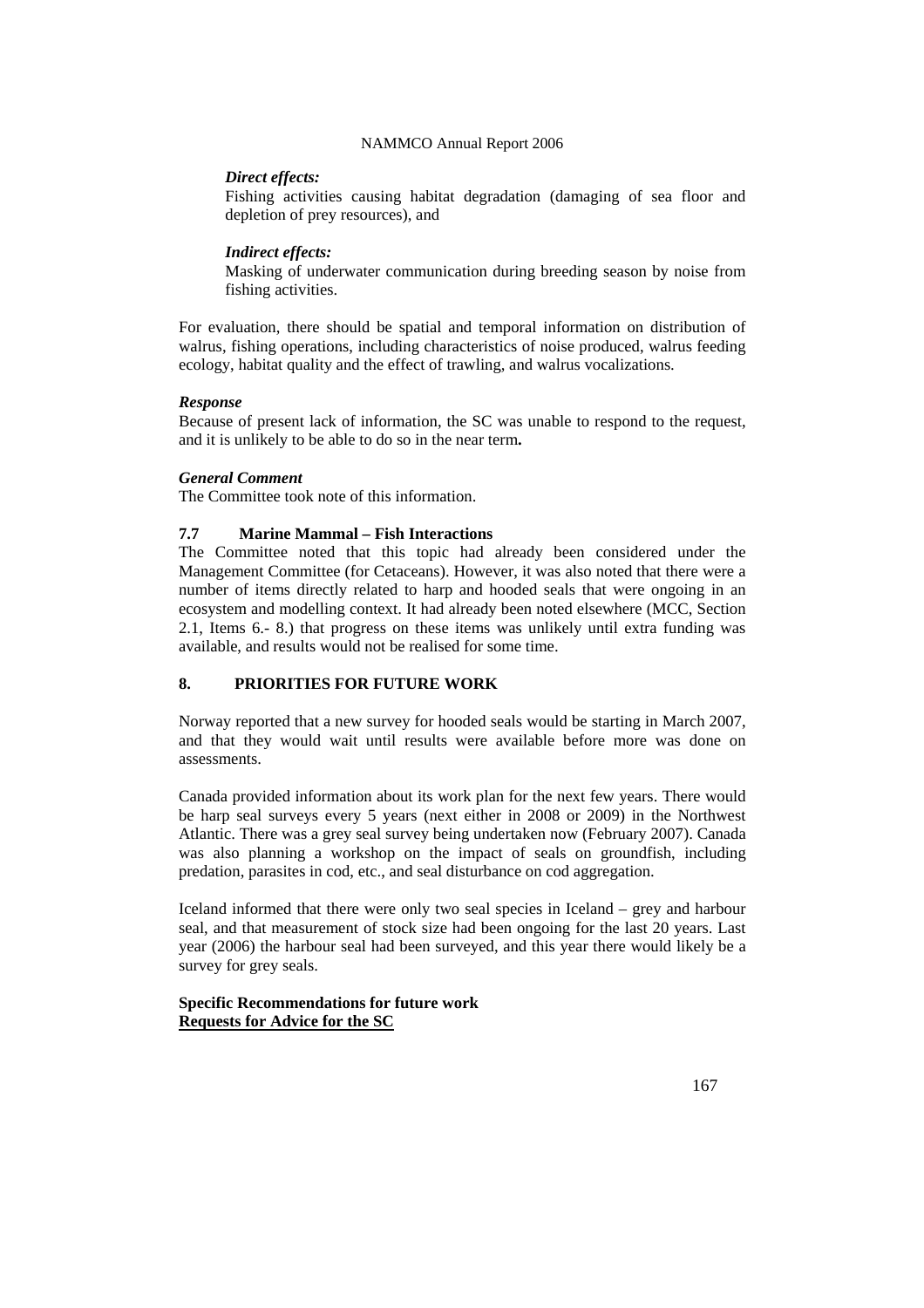# *Hooded Seal*

Greenland Sea

- The Scientific Committee is requested to investigate possible reasons for the apparent decline of this stock of hooded seals; and
- Assess the status of the stock on basis of the results from the planned survey in 2007.

### *Harbour Seal*

The Scientific Committee is requested to conduct a formal assessment of the status of harbour seals around Iceland and Norway as soon as feasible.

#### *Walrus*

The Scientific Committee is requested to provide a formal assessment of the Davis Strait stock as soon as finalization of the catch series is complete and the results from the planned 2007 survey are available.

The Scientific Committee is then requested to provide estimates of sustainable yields of the North Water and West Greenland stocks of walrus.

#### **Proposals for Conservation and Management**

# *Hooded Seals*

Greenland Sea

Catches in the Greenland Sea should be restricted to necessary scientific catches and to satisfy local needs at roughly current levels.

### *Harbour Seal*

Define management objectives for harbour seals in Norway, Iceland and Greenland.

# *Grey Seals*

Define management objectives in Norway.

# **9. RECOMMENDATIONS FROM THE WORKSHOP ON STRUCK AND LOST**

The Committee **requested** that the relevant recommendations made should be followed up.

Greenland explained that the loss rate used by the seal forum in 2005 in their assessment of harp seals was 50% for the open water hunt. A new study presented at the Struck and Lost (S&L) workshop estimated loss rates between 20-25%. This study also showed that approximately 30% of the hunters report struck and lost animals as part of their catch.

Canada currently uses a 50% S&L rate in open water Canadian Arctic and Greenland. The S&L rate for the Canadian commercial seal hunt is between 0 and 5%. The 50% S&L level used for the open water hunt has an impact on the Canadian total allowable harvest as it is applied to the Greenland harvest of around 70,000 seals. There is a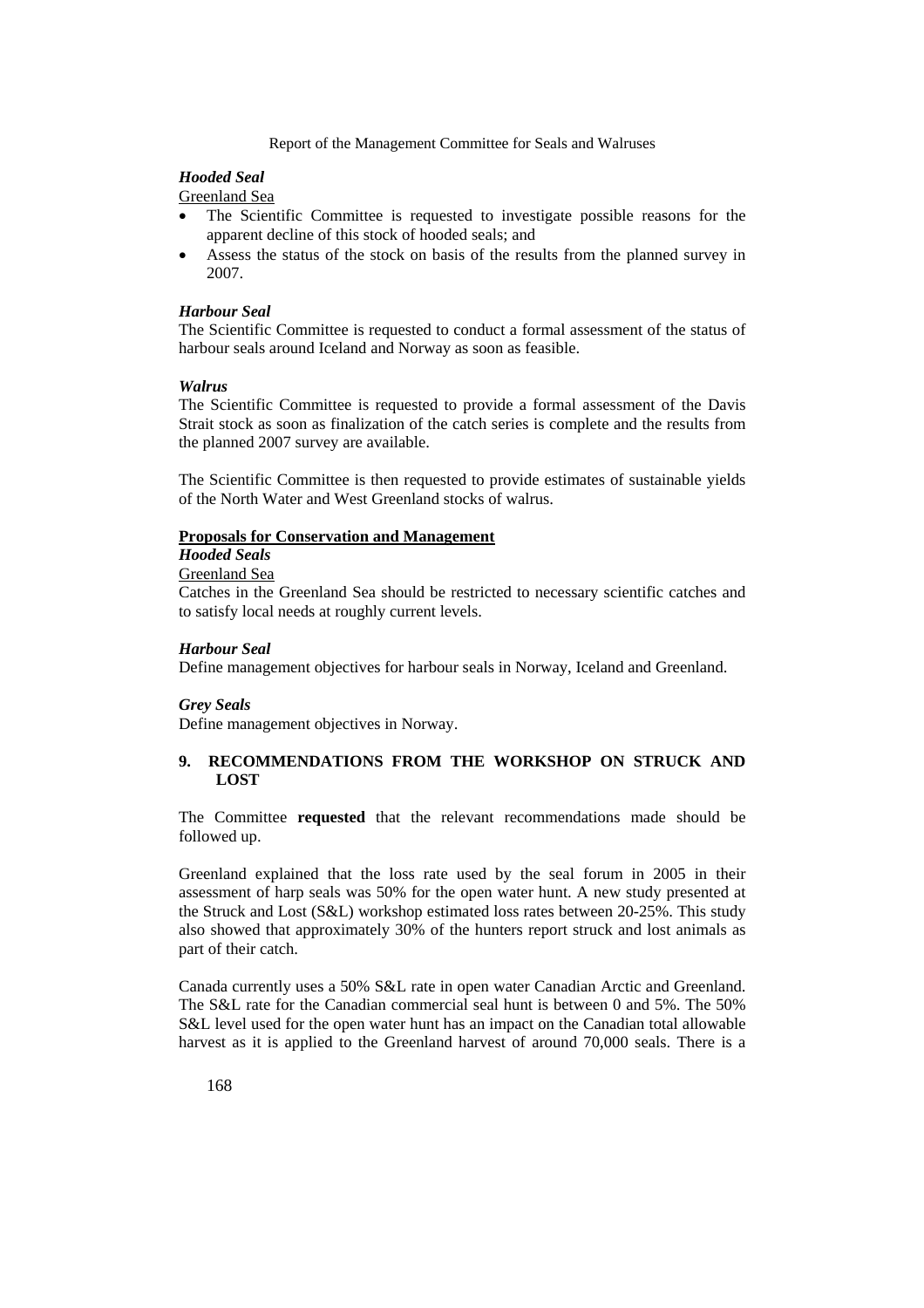need to coordinate the work on S&L with the Committee on Hunting Methods. The MC for Seals and Walruses will follow up on all recommendations related to S&L rates. There will be a report on any developments to the next annual meeting.

The Committee **recommended** that all recommendations from the S&L workshop should be noted, and be followed up on problems associated with open sea/water hunt.

# **10. CONSERVATION & MANAGEMENT MEASURES**

Greenland introduced a new document on Management and Utilisation of Seals in Greenland (NAMMCO/16/INFO3).

The Committee **expressed its appreciation** for the general information provided by Greenland and noted the importance of ensuring that up-dated factual information about sealing is readily available for the general public.

# **11. ANY OTHER BUSINESS**

#### **Sealing and the EU**

Norway reported on a meeting with the Belgian Government, and also the Dutch and European Commission about sealskin imports. Norway plans to be more active in the EU arena and supply information about sealing activities, especially welfare issues. Norway appreciated the cooperation with Canada in providing information on sealing activities, because of the threatened banning of seal products. Greenland noted that, as future work the European Commission has decided to focus on the human killing aspect of sealing and advised that sealing countries should prepare information concerning killing methods.

Canada responded that they have been providing factual information to individual European countries, and that they intend to continue cooperation with Norway and Greenland on this matter. It was **requested** that the NAMMCO Secretariat should be more active in providing scientific information on sealing.

#### **Proposed Sealing Conference**

Norway reported that Finland has the chair of the Nordic Council of Ministers this year and will be focusing on seals and sealing in the Baltic. At a Nordic fisheries meeting in Norway in November 2006 to discuss the future of seals in the Baltic and resource utilization from Baltic areas, a resolution was adopted for grey seals in which a decision by six EU countries and also Nordic countries was made to promote a study on how the Baltic seal populations should be managed in view of present and foreseeable legislation and taken into account regional differences and needs; and in addition to initiate the study on the possible future market for Baltic seal products including the need for vitalizing historical knowledge, education and training (Nordic-Baltic Ministerial Declaration on the grey seals in the Baltic Sea, ref. NORDEN 60001.15.002/06, adopted 7 November 2006). A conference is planned for October 2007 in Finland on sealing in the Baltic and elsewhere.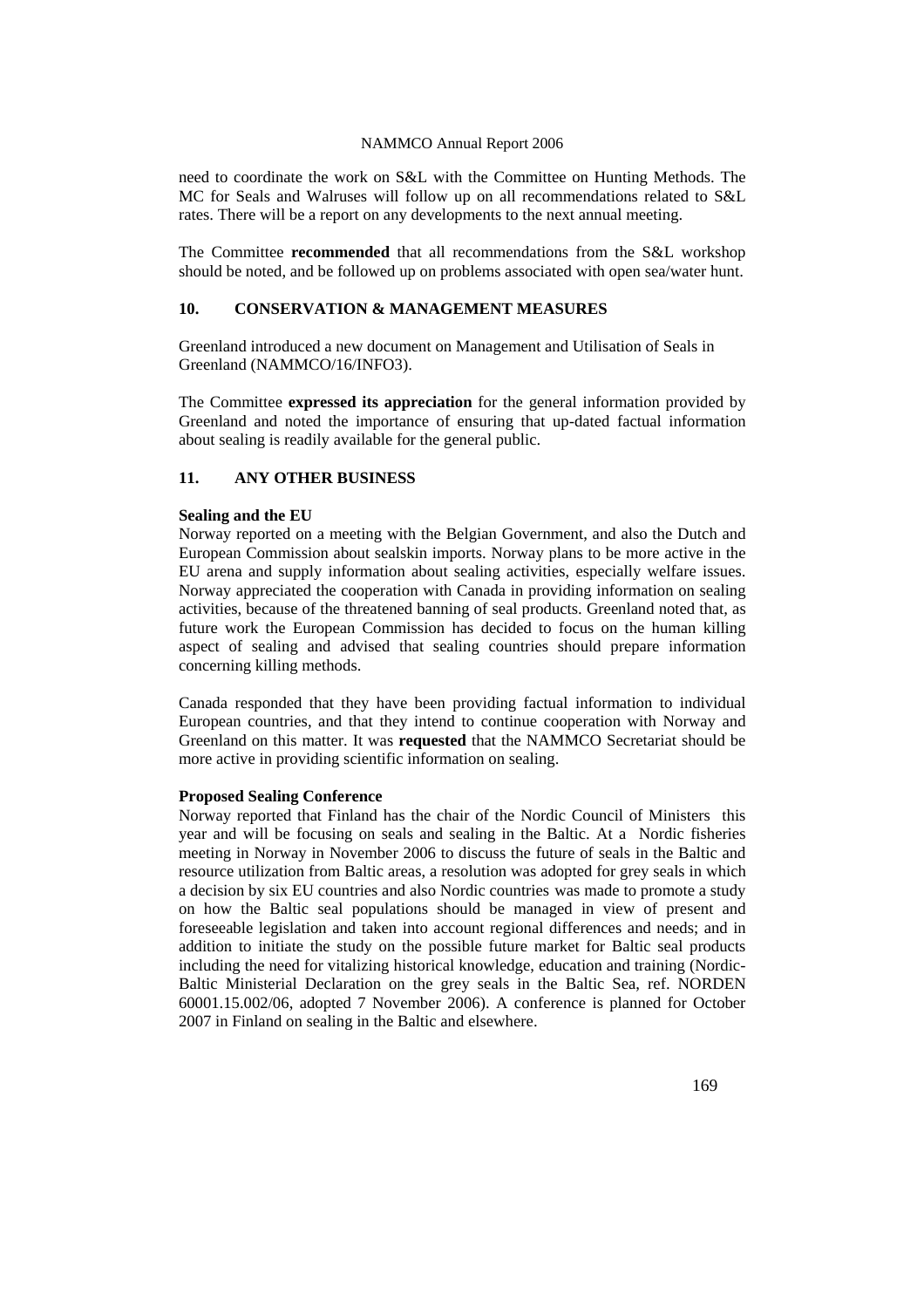It was considered useful for NAMMCO to collaborate in this conference, as challenges relating to seal management are similar in all places. The Chair of the Council had already discussed possible collaboration between NAMMCO and the Nordic Council of Ministers and recommended that this be pursued. It was noted that it would also be important for Canada and the Russian Federation to be involved.

The Committee agreed that NAMMCO should have an active role in this conference, and **recommended** that the Council take steps to ensure the appropriate involvement.

# **12. CLOSURE OF THE MEETING**

There were no other matters for consideration, and the Chair thanked all participants to the meeting and declared the meeting closed.

The draft report was approved, and the final version agreed by correspondence.